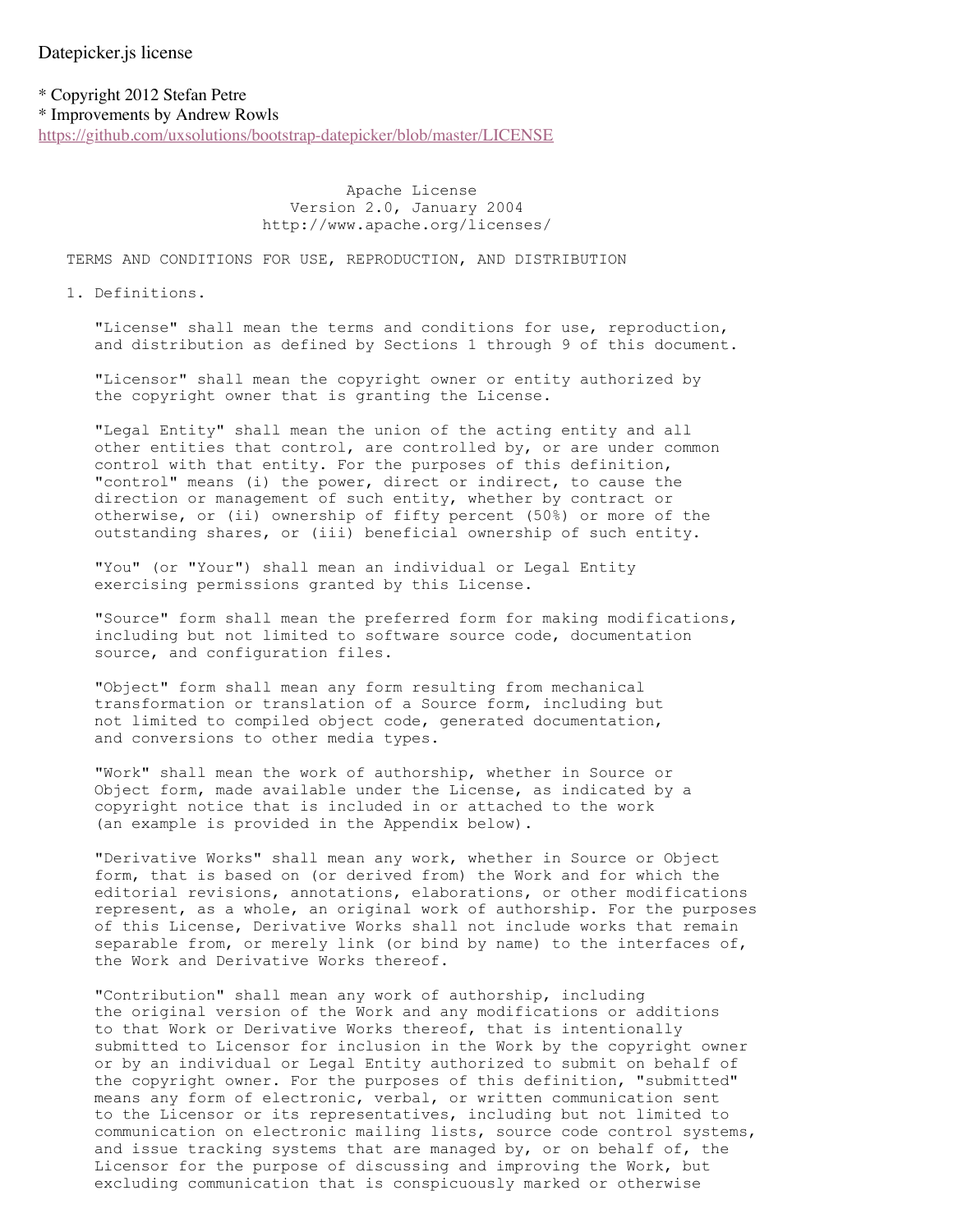designated in writing by the copyright owner as "Not a Contribution."

 "Contributor" shall mean Licensor and any individual or Legal Entity on behalf of whom a Contribution has been received by Licensor and subsequently incorporated within the Work.

- 2. Grant of Copyright License. Subject to the terms and conditions of this License, each Contributor hereby grants to You a perpetual, worldwide, non-exclusive, no-charge, royalty-free, irrevocable copyright license to reproduce, prepare Derivative Works of, publicly display, publicly perform, sublicense, and distribute the Work and such Derivative Works in Source or Object form.
- 3. Grant of Patent License. Subject to the terms and conditions of this License, each Contributor hereby grants to You a perpetual, worldwide, non-exclusive, no-charge, royalty-free, irrevocable (except as stated in this section) patent license to make, have made, use, offer to sell, sell, import, and otherwise transfer the Work, where such license applies only to those patent claims licensable by such Contributor that are necessarily infringed by their Contribution(s) alone or by combination of their Contribution(s) with the Work to which such Contribution(s) was submitted. If You institute patent litigation against any entity (including a cross-claim or counterclaim in a lawsuit) alleging that the Work or a Contribution incorporated within the Work constitutes direct or contributory patent infringement, then any patent licenses granted to You under this License for that Work shall terminate as of the date such litigation is filed.
- 4. Redistribution. You may reproduce and distribute copies of the Work or Derivative Works thereof in any medium, with or without modifications, and in Source or Object form, provided that You meet the following conditions:
	- (a) You must give any other recipients of the Work or Derivative Works a copy of this License; and
	- (b) You must cause any modified files to carry prominent notices stating that You changed the files; and
	- (c) You must retain, in the Source form of any Derivative Works that You distribute, all copyright, patent, trademark, and attribution notices from the Source form of the Work, excluding those notices that do not pertain to any part of the Derivative Works; and
	- (d) If the Work includes a "NOTICE" text file as part of its distribution, then any Derivative Works that You distribute must include a readable copy of the attribution notices contained within such NOTICE file, excluding those notices that do not pertain to any part of the Derivative Works, in at least one of the following places: within a NOTICE text file distributed as part of the Derivative Works; within the Source form or documentation, if provided along with the Derivative Works; or, within a display generated by the Derivative Works, if and wherever such third-party notices normally appear. The contents of the NOTICE file are for informational purposes only and do not modify the License. You may add Your own attribution notices within Derivative Works that You distribute, alongside or as an addendum to the NOTICE text from the Work, provided that such additional attribution notices cannot be construed as modifying the License.

 You may add Your own copyright statement to Your modifications and may provide additional or different license terms and conditions for use, reproduction, or distribution of Your modifications, or for any such Derivative Works as a whole, provided Your use, reproduction, and distribution of the Work otherwise complies with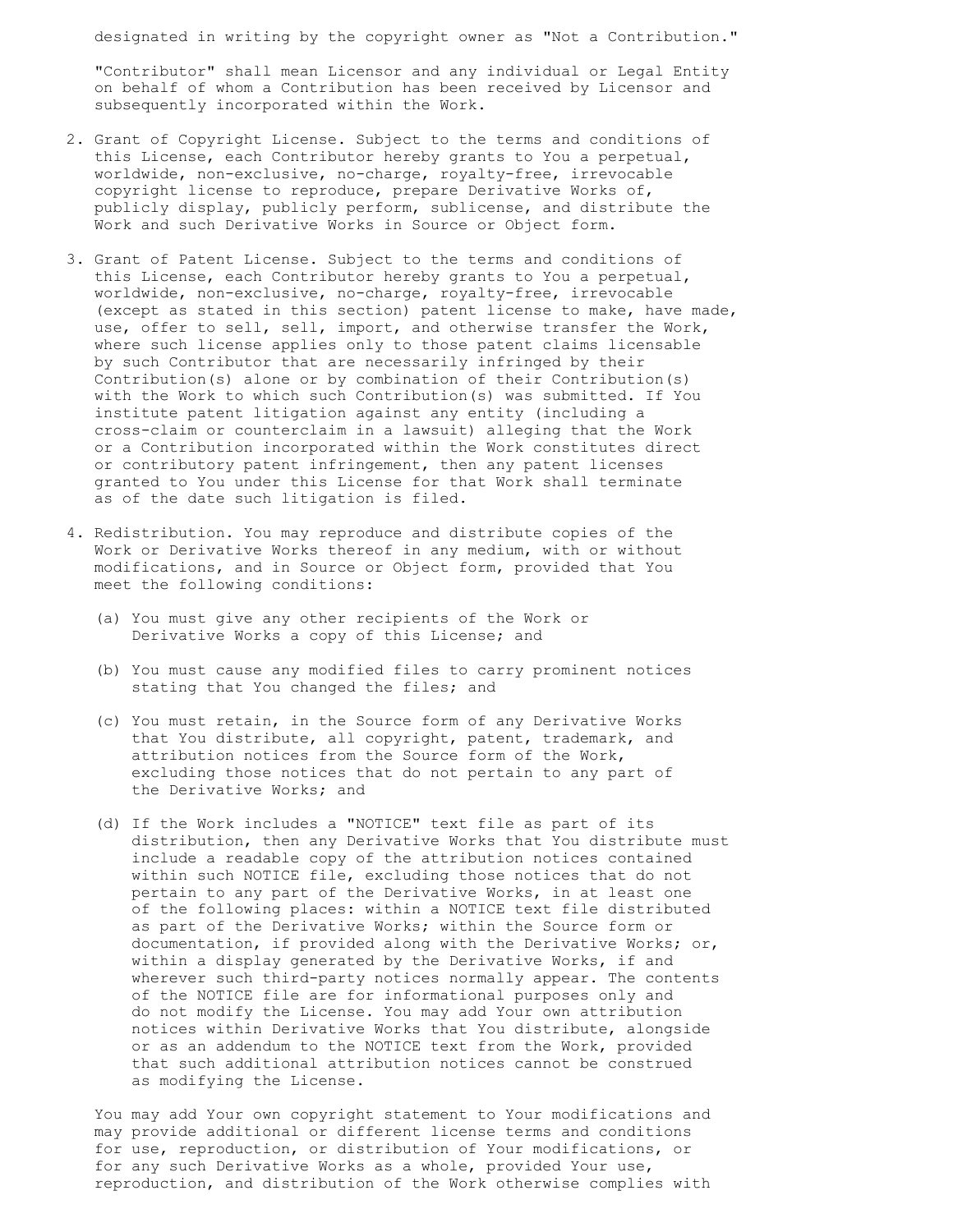the conditions stated in this License.

- 5. Submission of Contributions. Unless You explicitly state otherwise, any Contribution intentionally submitted for inclusion in the Work by You to the Licensor shall be under the terms and conditions of this License, without any additional terms or conditions. Notwithstanding the above, nothing herein shall supersede or modify the terms of any separate license agreement you may have executed with Licensor regarding such Contributions.
- 6. Trademarks. This License does not grant permission to use the trade names, trademarks, service marks, or product names of the Licensor, except as required for reasonable and customary use in describing the origin of the Work and reproducing the content of the NOTICE file.
- 7. Disclaimer of Warranty. Unless required by applicable law or agreed to in writing, Licensor provides the Work (and each Contributor provides its Contributions) on an "AS IS" BASIS, WITHOUT WARRANTIES OR CONDITIONS OF ANY KIND, either express or implied, including, without limitation, any warranties or conditions of TITLE, NON-INFRINGEMENT, MERCHANTABILITY, or FITNESS FOR A PARTICULAR PURPOSE. You are solely responsible for determining the appropriateness of using or redistributing the Work and assume any risks associated with Your exercise of permissions under this License.
- 8. Limitation of Liability. In no event and under no legal theory, whether in tort (including negligence), contract, or otherwise, unless required by applicable law (such as deliberate and grossly negligent acts) or agreed to in writing, shall any Contributor be liable to You for damages, including any direct, indirect, special, incidental, or consequential damages of any character arising as a result of this License or out of the use or inability to use the Work (including but not limited to damages for loss of goodwill, work stoppage, computer failure or malfunction, or any and all other commercial damages or losses), even if such Contributor has been advised of the possibility of such damages.
- 9. Accepting Warranty or Additional Liability. While redistributing the Work or Derivative Works thereof, You may choose to offer, and charge a fee for, acceptance of support, warranty, indemnity, or other liability obligations and/or rights consistent with this License. However, in accepting such obligations, You may act only on Your own behalf and on Your sole responsibility, not on behalf of any other Contributor, and only if You agree to indemnify, defend, and hold each Contributor harmless for any liability incurred by, or claims asserted against, such Contributor by reason of your accepting any such warranty or additional liability.

## END OF TERMS AND CONDITIONS

APPENDIX: How to apply the Apache License to your work.

 To apply the Apache License to your work, attach the following boilerplate notice, with the fields enclosed by brackets "[]" replaced with your own identifying information. (Don't include the brackets!) The text should be enclosed in the appropriate comment syntax for the file format. We also recommend that a file or class name and description of purpose be included on the same "printed page" as the copyright notice for easier identification within third-party archives.

## Copyright [yyyy] [name of copyright owner]

 Licensed under the Apache License, Version 2.0 (the "License"); you may not use this file except in compliance with the License. You may obtain a copy of the License at

http://www.apache.org/licenses/LICENSE-2.0